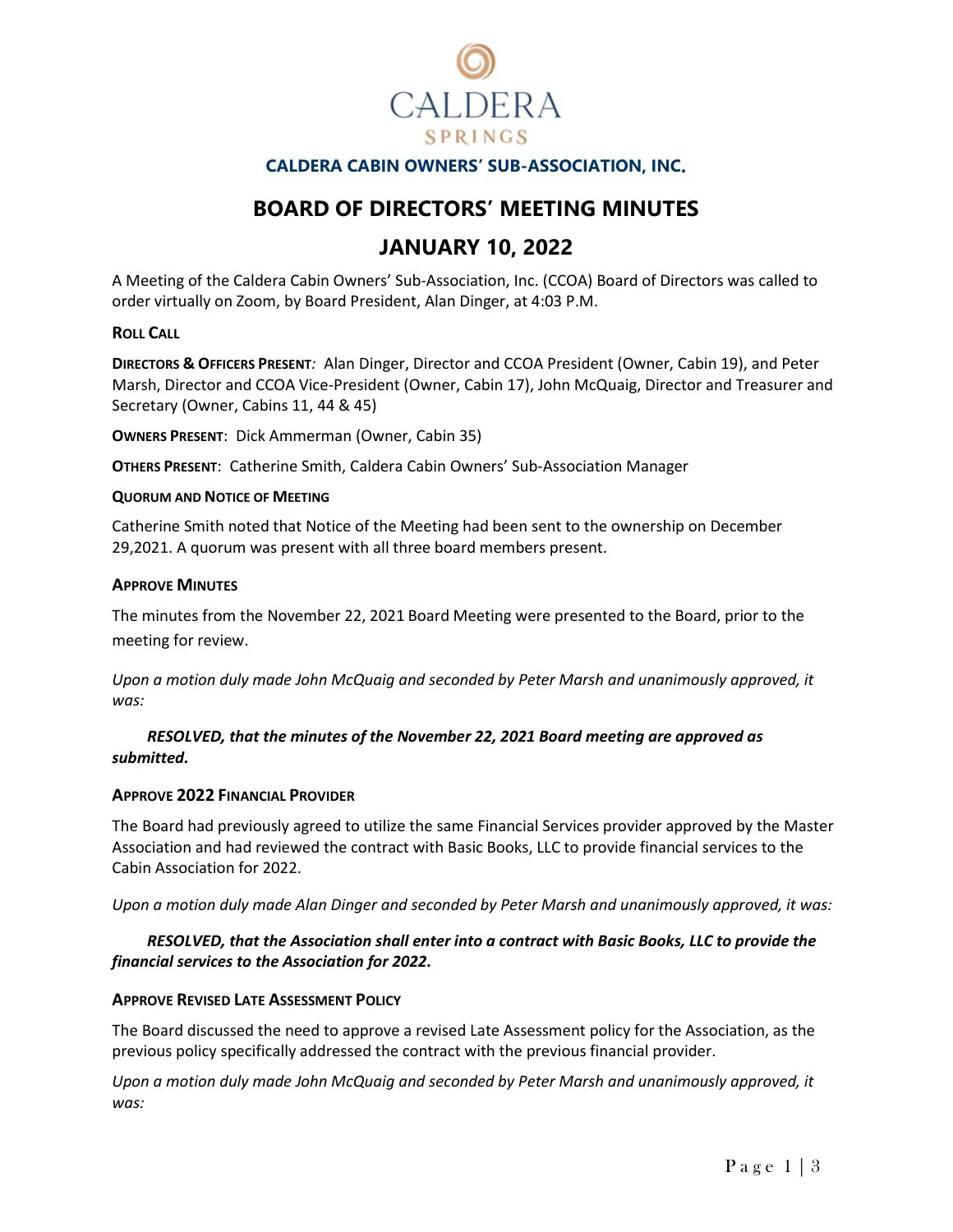# **Caldera Cabin Owners' Sub-Association Annual Meeting January 10, 2022**

Page **2** of **3**

## *RESOLVED, to approve the revised late assessment policy for the Association, to go into effect 30 days after it is mailed, via regular USPS mail, to each owner. Attached to these minutes as Exhibit A.*

### **APPROVE BANKING SIGNATORIES**

*Upon a motion duly made John McQuaig and seconded by Peter Marsh and unanimously approved, it was:*

*RESOLVED, that Alan Dinger, President; Peter Marsh, Vice-President; John McQuaig; Treasurer and Secretary; and Catherine Smith, Association Manager are all approved signers for the Operating (Classic Business Checking) account, the Money Market Savings account with First Interstate Bank and any other accounts the Association may open with First Interstate Bank. Signing limits shall be followed as required in the Association Bylaws.*

#### **DISCUSSION OF THE MASTER ASSOCIATION ASSESSMENT CALCULATION AND THE DECLARATION OF ANNEXATION**

Catherine brought the Board up to date regarding the changes being put into place with the Cabin Sub-Association's required payment of 10% of all the Master Association expenses, and Golf Course requirement to pay 5% as the Expansion moves forward.

The Master Association Board and the Declarant were able to find a suitable resolution, utilizing the Declaration of Annexation, to address the assessment calculations, so as additional lots are annexed into the Master Association, the Cabin Sub-Association and Golf Course percentages of the expenses would represent a closer percentage of their membership. It was concluded that there was no ability to change the voting percentages without a unanimous vote of the Master Association membership, which the Master Association Board is still considering. There was no action needed to be taken by the Cabin Board at this time.

There was further discussion regarding the upcoming Annual Meeting, which is normally held on the same date in February, as the Master Association Annual Meeting. due to scheduling conflicts with the Master Association Board, that meeting will not likely take place until April. The Board agreed tentatively to hold the Cabin Annual meeting on March 12, 2021 at 9:00 A.M. Catherine agreed to confirm that meeting date with the Board members in the next couple of weeks.

Catherine also shared that the Master Association was working with the association's legal counsel, on a policy, and likely fines, for the Cabin owners who are non-compliant with their restricted Deeds and the OLU requirements for the Community, as non-compliance with these can have severe repercussions from the County to the community. As Alan Dinger sits on both Boards, he will be a part of all of those discussions.

#### **ADJOURNMENT**

There being no further business to come before the meeting, President Alan Dinger adjourned the meeting of the Caldera Cabin Owners' Sub-Association at 4:39 P.M.

## Respectfully Submitted,

Catherine Smith, Caldera Cabin Owners' Sub-Association Manager